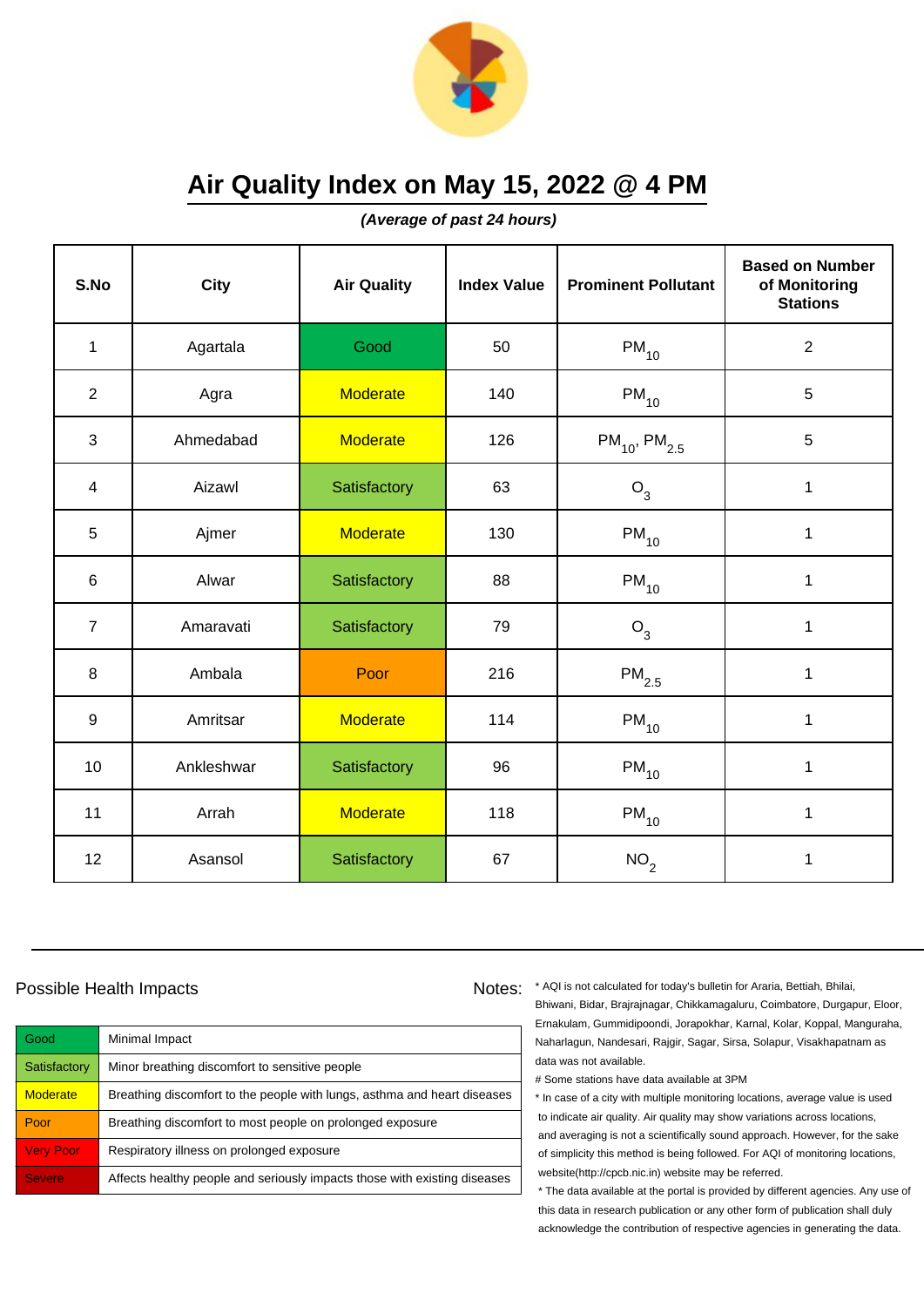

**(Average of past 24 hours)**

| S.No | <b>City</b>                 | <b>Air Quality</b> | <b>Index Value</b> | <b>Prominent Pollutant</b> | <b>Based on Number</b><br>of Monitoring<br><b>Stations</b> |
|------|-----------------------------|--------------------|--------------------|----------------------------|------------------------------------------------------------|
| 13   | Aurangabad (Bihar)          | <b>Moderate</b>    | 181                | $PM_{10}$                  | 1                                                          |
| 14   | Aurangabad<br>(Maharashtra) | <b>Moderate</b>    | 103                | $PM_{10}$                  | 1                                                          |
| 15   | Baddi                       | <b>Moderate</b>    | 187                | $PM_{10}$                  | 1                                                          |
| 16   | Bagalkot                    | Good               | 50                 | $\mathsf{PM}_{2.5}$        | 1                                                          |
| 17   | Baghpat                     | Poor               | 208                | $\mathsf{PM}_{2.5}$        | 1                                                          |
| 18   | Bahadurgarh                 | Poor               | 211                | $PM_{2.5}$                 | 1                                                          |
| 19   | Ballabgarh                  | Poor               | 201                | $PM_{2.5}$                 | 1                                                          |
| 20   | <b>Bathinda</b>             | Satisfactory       | 81                 | $PM_{10}$                  | 1                                                          |
| 21   | Begusarai                   | Satisfactory       | 82                 | $PM_{10}$                  | 1                                                          |
| 22   | Bengaluru                   | Satisfactory       | 70                 | $PM_{10}$ , CO             | $\,6$                                                      |
| 23   | Bhagalpur                   | <b>Moderate</b>    | 162                | $PM2.5$ , CO               | $\overline{2}$                                             |
| 24   | <b>Bhiwadi</b>              | <b>Very Poor</b>   | 313                | $\mathsf{PM}_{2.5}$        | 1                                                          |

#### Possible Health Impacts Notes: Notes:

| Good             | Minimal Impact                                                            |
|------------------|---------------------------------------------------------------------------|
| Satisfactory     | Minor breathing discomfort to sensitive people                            |
| <b>Moderate</b>  | Breathing discomfort to the people with lungs, asthma and heart diseases  |
| Poor             | Breathing discomfort to most people on prolonged exposure                 |
| <b>Very Poor</b> | Respiratory illness on prolonged exposure                                 |
| <b>Severe</b>    | Affects healthy people and seriously impacts those with existing diseases |

\* AQI is not calculated for today's bulletin for Araria, Bettiah, Bhilai, Bhiwani, Bidar, Brajrajnagar, Chikkamagaluru, Coimbatore, Durgapur, Eloor, Ernakulam, Gummidipoondi, Jorapokhar, Karnal, Kolar, Koppal, Manguraha, Naharlagun, Nandesari, Rajgir, Sagar, Sirsa, Solapur, Visakhapatnam as data was not available.

# Some stations have data available at 3PM

\* In case of a city with multiple monitoring locations, average value is used to indicate air quality. Air quality may show variations across locations, and averaging is not a scientifically sound approach. However, for the sake of simplicity this method is being followed. For AQI of monitoring locations, website(http://cpcb.nic.in) website may be referred.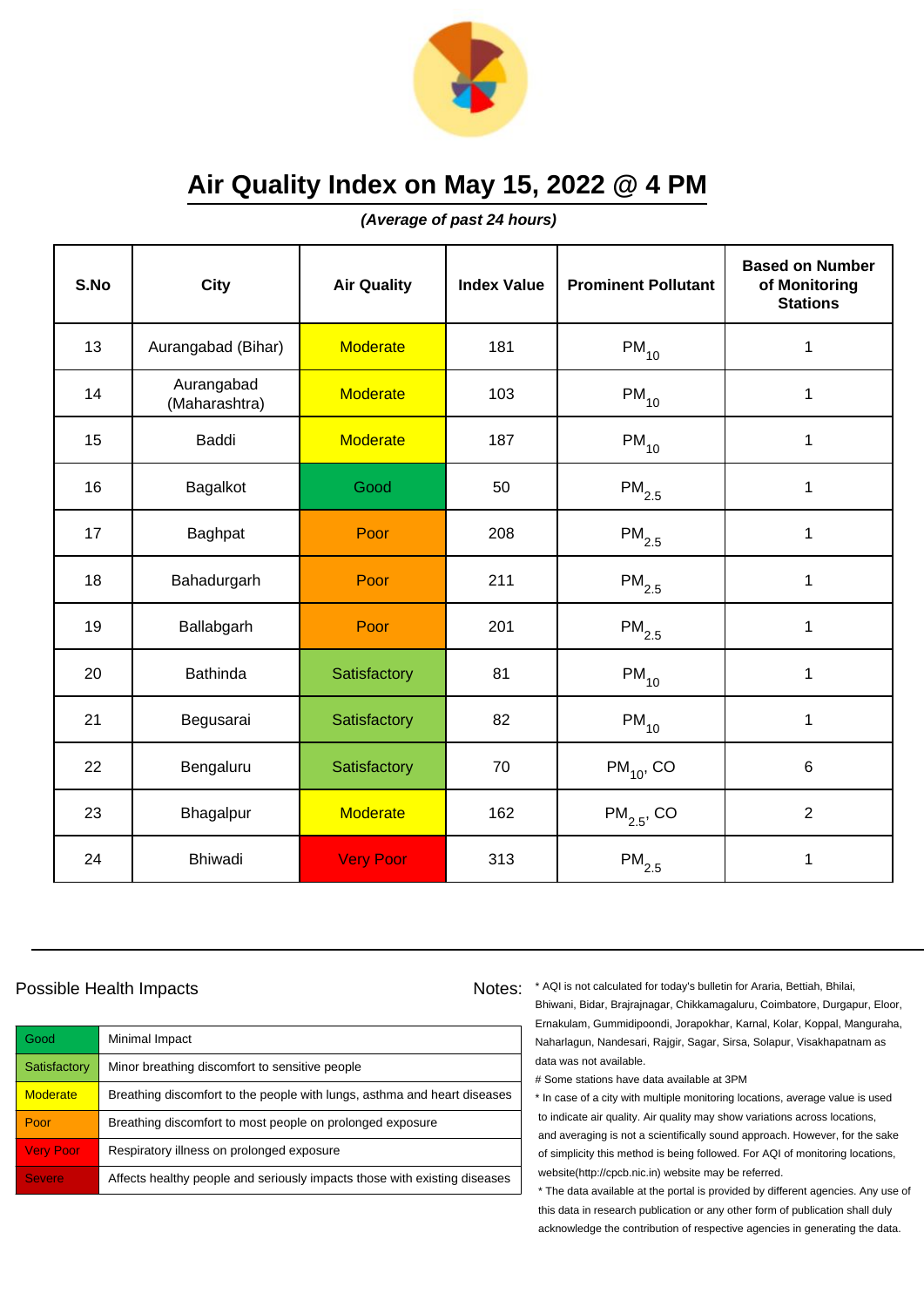

**(Average of past 24 hours)**

| S.No | <b>City</b>         | <b>Air Quality</b> | <b>Index Value</b> | <b>Prominent Pollutant</b> | <b>Based on Number</b><br>of Monitoring<br><b>Stations</b> |
|------|---------------------|--------------------|--------------------|----------------------------|------------------------------------------------------------|
| 25   | Bhopal              | <b>Moderate</b>    | 137                | $PM_{10}$                  | 1                                                          |
| 26   | <b>Bihar Sharif</b> | Satisfactory       | 97                 | $\mathsf{PM}_{2.5}$        | 1                                                          |
| 27   | Bilaspur            | Satisfactory       | 60                 | $PM_{10}$                  | 1                                                          |
| 28   | Bulandshahr         | Poor               | 277                | $PM_{10}$                  | 1                                                          |
| 29   | <b>Buxar</b>        | <b>Moderate</b>    | 171                | $\mathsf{PM}_{2.5}$        | $\mathbf 1$                                                |
| 30   | Chamarajanagar      | Good               | 39                 | $PM_{10}$                  | 1                                                          |
| 31   | Chandigarh          | <b>Moderate</b>    | 173                | $O_3$ , PM <sub>10</sub>   | $\overline{2}$                                             |
| 32   | Chandrapur          | <b>Moderate</b>    | 112                | $PM_{10}$ , O <sub>3</sub> | $\overline{2}$                                             |
| 33   | Charkhi Dadri       | <b>Moderate</b>    | 182                | $\mathsf{PM}_{2.5}$        | $\mathbf 1$                                                |
| 34   | Chennai             | Satisfactory       | 69                 | $CO, PM_{10}$              | 6                                                          |
| 35   | Chhapra             | <b>Moderate</b>    | 142                | $PM_{10}$                  | 1                                                          |
| 36   | Chikkaballapur      | Satisfactory       | 77                 | $\mathsf{PM}_{10}$         | $\mathbf 1$                                                |

#### Possible Health Impacts Notes: Notes:

Good Minimal Impact Satisfactory | Minor breathing discomfort to sensitive people Moderate | Breathing discomfort to the people with lungs, asthma and heart diseases Poor Breathing discomfort to most people on prolonged exposure Very Poor Respiratory illness on prolonged exposure Severe **Affects healthy people and seriously impacts those with existing diseases** 

\* AQI is not calculated for today's bulletin for Araria, Bettiah, Bhilai, Bhiwani, Bidar, Brajrajnagar, Chikkamagaluru, Coimbatore, Durgapur, Eloor, Ernakulam, Gummidipoondi, Jorapokhar, Karnal, Kolar, Koppal, Manguraha, Naharlagun, Nandesari, Rajgir, Sagar, Sirsa, Solapur, Visakhapatnam as data was not available.

# Some stations have data available at 3PM

\* In case of a city with multiple monitoring locations, average value is used to indicate air quality. Air quality may show variations across locations, and averaging is not a scientifically sound approach. However, for the sake of simplicity this method is being followed. For AQI of monitoring locations, website(http://cpcb.nic.in) website may be referred.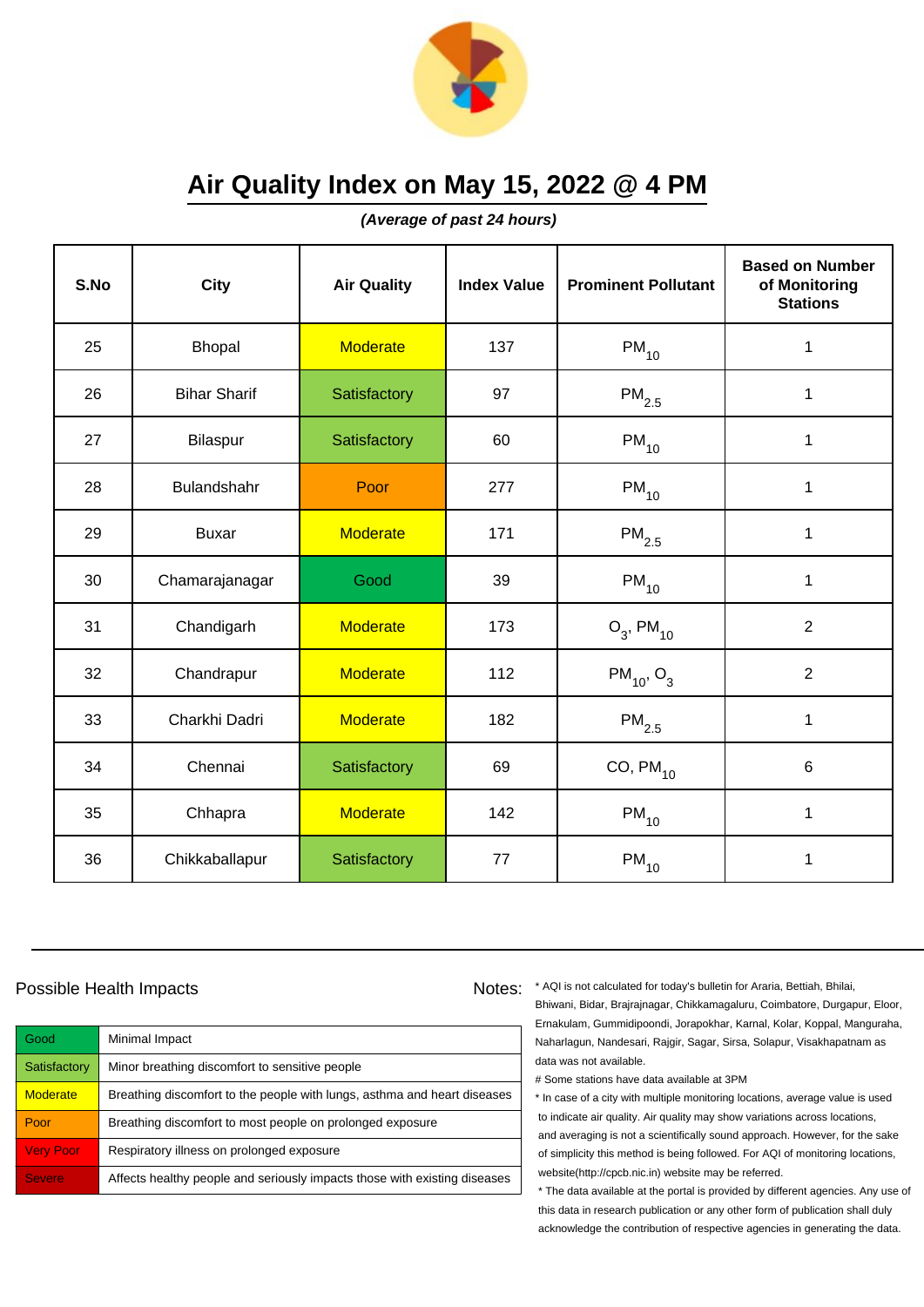

**(Average of past 24 hours)**

| S.No | City        | <b>Air Quality</b> | <b>Index Value</b> | <b>Prominent Pollutant</b>    | <b>Based on Number</b><br>of Monitoring<br><b>Stations</b> |
|------|-------------|--------------------|--------------------|-------------------------------|------------------------------------------------------------|
| 37   | Damoh       | Satisfactory       | 55                 | $PM_{10}$                     | 1                                                          |
| 38   | Darbhanga   | Satisfactory       | 92                 | $PM_{10}$                     | 1                                                          |
| 39   | Davanagere  | <b>Moderate</b>    | 106                | $PM_{10}$                     | $\mathbf 1$                                                |
| 40   | Dehradun    | <b>Moderate</b>    | 119                | $PM_{10}$                     | $\mathbf 1$                                                |
| 41   | Delhi       | Poor               | 242                | $PM_{10}$ , PM <sub>2.5</sub> | 32                                                         |
| 42   | Dewas       | <b>Moderate</b>    | 134                | $\mathsf{PM}_{2.5}$           | 1                                                          |
| 43   | Dharuhera   | Poor               | 270                | $PM_{10}$                     | $\mathbf{1}$                                               |
| 44   | Faridabad   | <b>Moderate</b>    | 165                | $PM_{10}$ , PM <sub>2.5</sub> | 3                                                          |
| 45   | Fatehabad   | <b>Moderate</b>    | 154                | $PM_{10}$                     | $\mathbf 1$                                                |
| 46   | Firozabad   | <b>Moderate</b>    | 128                | $O_3$ , PM <sub>10</sub>      | $\overline{2}$                                             |
| 47   | Gadag       | Satisfactory       | 51                 | $\mathsf{PM}_{2.5}$           | 1                                                          |
| 48   | Gandhinagar | <b>Moderate</b>    | 165                | $PM_{2.5}$ , PM <sub>10</sub> | 3                                                          |

### Possible Health Impacts

| Good             | Minimal Impact                                                            |
|------------------|---------------------------------------------------------------------------|
| Satisfactory     | Minor breathing discomfort to sensitive people                            |
| <b>Moderate</b>  | Breathing discomfort to the people with lungs, asthma and heart diseases  |
| Poor             | Breathing discomfort to most people on prolonged exposure                 |
| <b>Very Poor</b> | Respiratory illness on prolonged exposure                                 |
| <b>Severe</b>    | Affects healthy people and seriously impacts those with existing diseases |

Notes: \* AQI is not calculated for today's bulletin for Araria, Bettiah, Bhilai, Bhiwani, Bidar, Brajrajnagar, Chikkamagaluru, Coimbatore, Durgapur, Eloor, Ernakulam, Gummidipoondi, Jorapokhar, Karnal, Kolar, Koppal, Manguraha, Naharlagun, Nandesari, Rajgir, Sagar, Sirsa, Solapur, Visakhapatnam as data was not available.

# Some stations have data available at 3PM

\* In case of a city with multiple monitoring locations, average value is used to indicate air quality. Air quality may show variations across locations, and averaging is not a scientifically sound approach. However, for the sake of simplicity this method is being followed. For AQI of monitoring locations, website(http://cpcb.nic.in) website may be referred.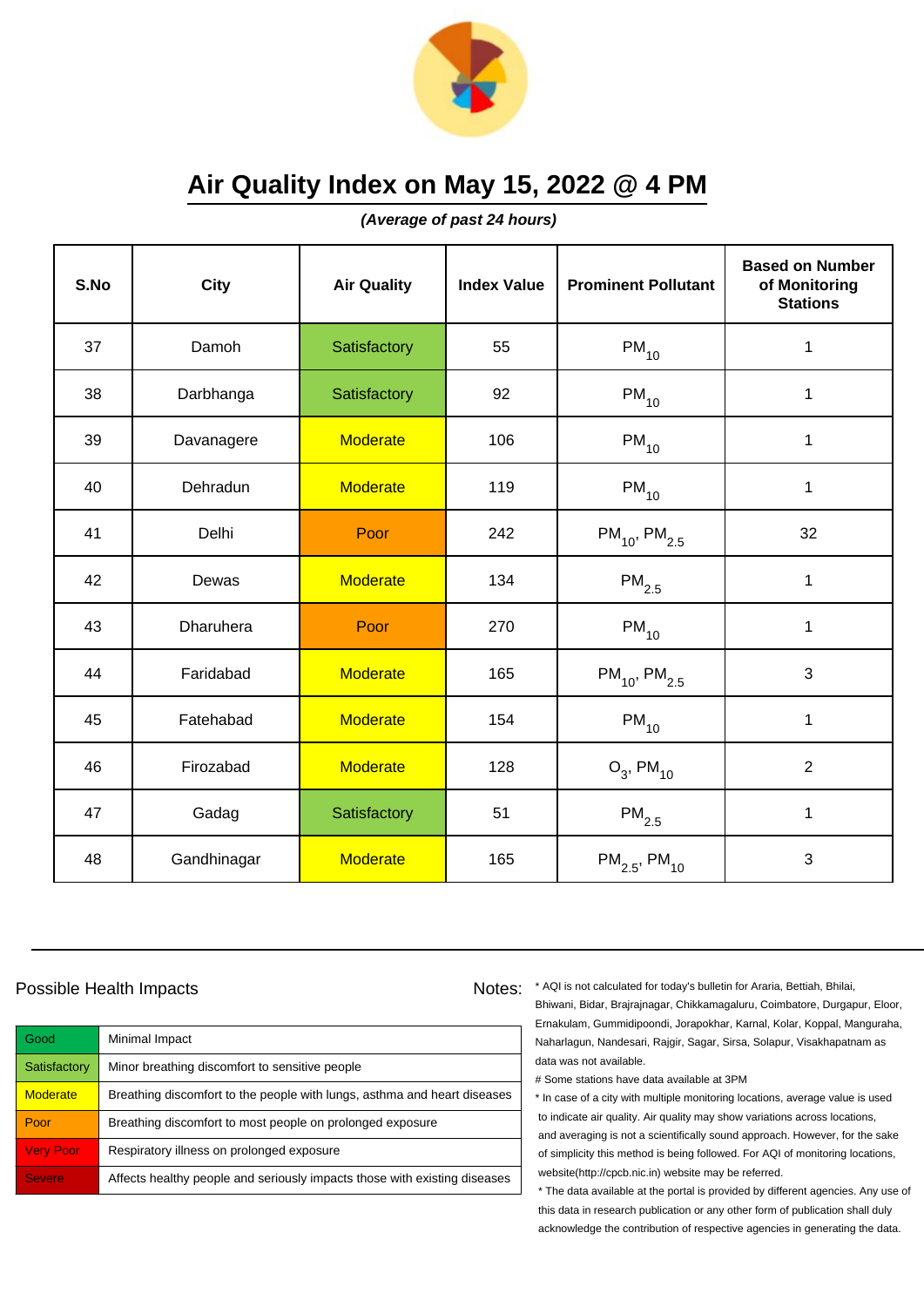

**(Average of past 24 hours)**

| S.No | <b>City</b>          | <b>Air Quality</b> | <b>Index Value</b> | <b>Prominent Pollutant</b>    | <b>Based on Number</b><br>of Monitoring<br><b>Stations</b> |
|------|----------------------|--------------------|--------------------|-------------------------------|------------------------------------------------------------|
| 49   | Gangtok              | Good               | 40                 | $PM_{10}$                     | 1                                                          |
| 50   | Gaya                 | <b>Moderate</b>    | 136                | $PM_{2.5}$ , PM <sub>10</sub> | 3                                                          |
| 51   | Ghaziabad            | Poor               | 294                | $PM_{10}$                     | $\overline{\mathbf{4}}$                                    |
| 52   | Gorakhpur            | Good               | 46                 | $O_3$                         | $\mathbf 1$                                                |
| 53   | <b>Greater Noida</b> | Poor               | 296                | $PM_{10}$                     | $\overline{2}$                                             |
| 54   | Gurugram             | <b>Moderate</b>    | 199                | $PM_{10}$ , PM <sub>2.5</sub> | 3                                                          |
| 55   | Guwahati             | Good               | 36                 | $O_3$ , PM <sub>2.5</sub>     | $\overline{2}$                                             |
| 56   | Gwalior              | <b>Moderate</b>    | 151                | $PM_{10}$                     | 1                                                          |
| 57   | Hajipur              | Satisfactory       | 86                 | $\mathsf{PM}_{2.5}$           | $\mathbf 1$                                                |
| 58   | Haldia               | Good               | 45                 | $\mathsf{PM}_{10}$            | 1                                                          |
| 59   | Hapur                | Poor               | 242                | $PM_{10}$                     | 1                                                          |
| 60   | Hassan               | <b>Moderate</b>    | 115                | $PM_{10}$                     | 1                                                          |

### Possible Health Impacts

| Good             | Minimal Impact                                                            |
|------------------|---------------------------------------------------------------------------|
| Satisfactory     | Minor breathing discomfort to sensitive people                            |
| <b>Moderate</b>  | Breathing discomfort to the people with lungs, asthma and heart diseases  |
| Poor             | Breathing discomfort to most people on prolonged exposure                 |
| <b>Very Poor</b> | Respiratory illness on prolonged exposure                                 |
| <b>Severe</b>    | Affects healthy people and seriously impacts those with existing diseases |

Notes: \* AQI is not calculated for today's bulletin for Araria, Bettiah, Bhilai, Bhiwani, Bidar, Brajrajnagar, Chikkamagaluru, Coimbatore, Durgapur, Eloor, Ernakulam, Gummidipoondi, Jorapokhar, Karnal, Kolar, Koppal, Manguraha, Naharlagun, Nandesari, Rajgir, Sagar, Sirsa, Solapur, Visakhapatnam as data was not available.

# Some stations have data available at 3PM

\* In case of a city with multiple monitoring locations, average value is used to indicate air quality. Air quality may show variations across locations, and averaging is not a scientifically sound approach. However, for the sake of simplicity this method is being followed. For AQI of monitoring locations, website(http://cpcb.nic.in) website may be referred.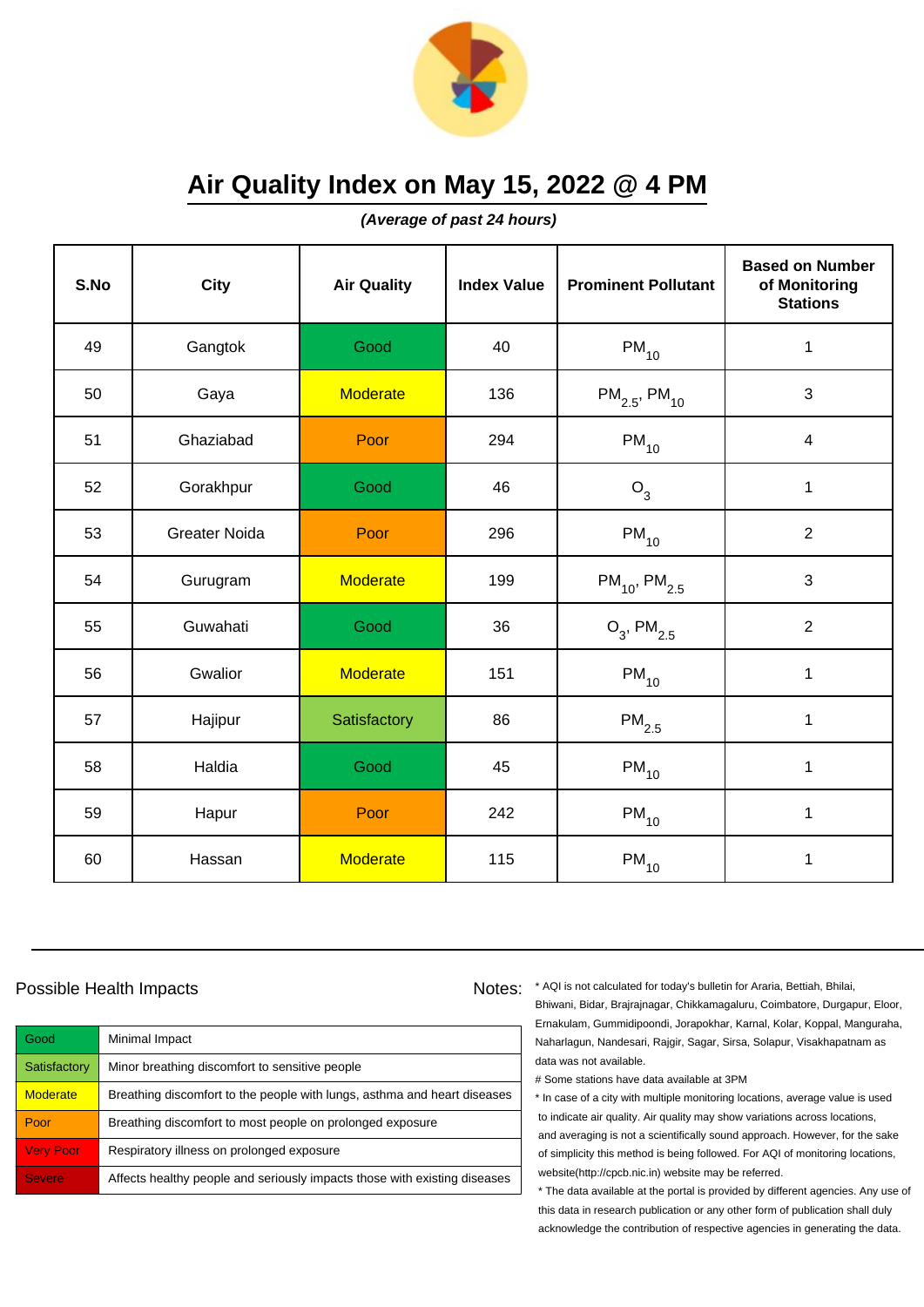

**(Average of past 24 hours)**

| S.No | <b>City</b> | <b>Air Quality</b> | <b>Index Value</b> | <b>Prominent Pollutant</b>                     | <b>Based on Number</b><br>of Monitoring<br><b>Stations</b> |
|------|-------------|--------------------|--------------------|------------------------------------------------|------------------------------------------------------------|
| 61   | Haveri      | Satisfactory       | 98                 | $PM_{10}$                                      | $\mathbf 1$                                                |
| 62   | Hisar       | <b>Moderate</b>    | 196                | $PM_{2.5}$                                     | 1                                                          |
| 63   | Howrah      | Good               | 44                 | $PM_{10}$ , CO                                 | $\overline{2}$                                             |
| 64   | Hubballi    | <b>Moderate</b>    | 108                | $PM_{10}$                                      | $\mathbf 1$                                                |
| 65   | Hyderabad   | Satisfactory       | 94                 | $PM_{10}$ , O <sub>3</sub> , PM <sub>2.5</sub> | 5                                                          |
| 66   | Imphal      | Satisfactory       | 58                 | $SO_2$ , PM $_{2.5}$                           | $\overline{2}$                                             |
| 67   | Indore      | <b>Moderate</b>    | 151                | $\mathsf{PM}_{\mathsf{10}}$                    | $\mathbf{1}$                                               |
| 68   | Jabalpur    | <b>Moderate</b>    | 173                | $PM_{10}$                                      | $\mathbf 1$                                                |
| 69   | Jaipur      | <b>Moderate</b>    | 158                | $PM_{2.5}$ , PM <sub>10</sub>                  | $\overline{2}$                                             |
| 70   | Jalandhar   | <b>Moderate</b>    | 119                | $\mathsf{PM}_{2.5}$                            | $\mathbf 1$                                                |
| 71   | Jhansi      | <b>Moderate</b>    | 147                | $PM_{10}$                                      | 1                                                          |
| 72   | Jind        | Poor               | 232                | $\mathsf{PM}_{2.5}$                            | $\mathbf 1$                                                |

### Possible Health Impacts

| Good             | Minimal Impact                                                            |
|------------------|---------------------------------------------------------------------------|
| Satisfactory     | Minor breathing discomfort to sensitive people                            |
| <b>Moderate</b>  | Breathing discomfort to the people with lungs, asthma and heart diseases  |
| Poor             | Breathing discomfort to most people on prolonged exposure                 |
| <b>Very Poor</b> | Respiratory illness on prolonged exposure                                 |
| <b>Severe</b>    | Affects healthy people and seriously impacts those with existing diseases |

Notes: \* AQI is not calculated for today's bulletin for Araria, Bettiah, Bhilai, Bhiwani, Bidar, Brajrajnagar, Chikkamagaluru, Coimbatore, Durgapur, Eloor, Ernakulam, Gummidipoondi, Jorapokhar, Karnal, Kolar, Koppal, Manguraha, Naharlagun, Nandesari, Rajgir, Sagar, Sirsa, Solapur, Visakhapatnam as data was not available.

# Some stations have data available at 3PM

\* In case of a city with multiple monitoring locations, average value is used to indicate air quality. Air quality may show variations across locations, and averaging is not a scientifically sound approach. However, for the sake of simplicity this method is being followed. For AQI of monitoring locations, website(http://cpcb.nic.in) website may be referred.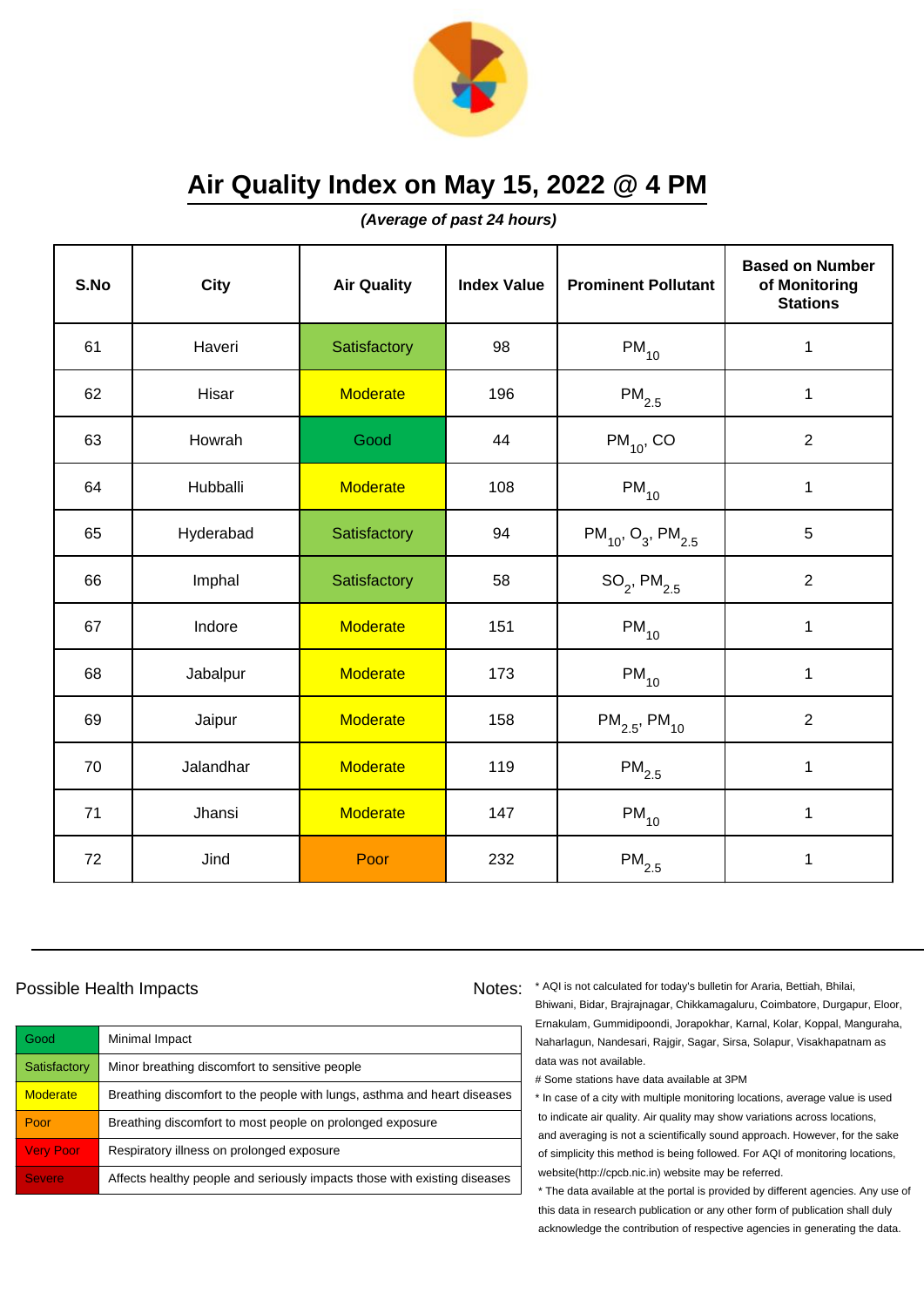

**(Average of past 24 hours)**

| S.No | <b>City</b> | <b>Air Quality</b> | <b>Index Value</b> | <b>Prominent Pollutant</b> | <b>Based on Number</b><br>of Monitoring<br><b>Stations</b> |
|------|-------------|--------------------|--------------------|----------------------------|------------------------------------------------------------|
| 73   | Jodhpur     | <b>Moderate</b>    | 200                | $\mathsf{PM}_{2.5}$        | 1                                                          |
| 74   | Kaithal     | Poor               | 206                | $\mathsf{PM}_{2.5}$        | $\mathbf{1}$                                               |
| 75   | Kalaburgi   | Satisfactory       | 94                 | $PM_{10}$                  | 1                                                          |
| 76   | Kalyan      | <b>Moderate</b>    | 115                | $PM_{10}$                  | 1                                                          |
| 77   | Kannur      | Satisfactory       | 74                 | $PM_{10}$                  | 1                                                          |
| 78   | Kanpur      | <b>Moderate</b>    | 131                | $O_3$ , PM <sub>10</sub>   | 3                                                          |
| 79   | Katihar     | <b>Moderate</b>    | 118                | $PM_{10}$                  | 1                                                          |
| 80   | Katni       | <b>Moderate</b>    | 191                | $PM_{10}$                  | 1                                                          |
| 81   | Khanna      | <b>Moderate</b>    | 144                | $PM_{10}$                  | $\mathbf 1$                                                |
| 82   | Kishanganj  | <b>Moderate</b>    | 109                | $O_3$                      | $\mathbf{1}$                                               |
| 83   | Kochi       | Satisfactory       | 51                 | $\mathsf{PM}_{2.5}$        | 1                                                          |
| 84   | Kohima      | Satisfactory       | 59                 | $PM_{10}$                  | 1                                                          |

#### Possible Health Impacts

| Good             | Minimal Impact                                                            |
|------------------|---------------------------------------------------------------------------|
| Satisfactory     | Minor breathing discomfort to sensitive people                            |
| <b>Moderate</b>  | Breathing discomfort to the people with lungs, asthma and heart diseases  |
| Poor             | Breathing discomfort to most people on prolonged exposure                 |
| <b>Very Poor</b> | Respiratory illness on prolonged exposure                                 |
| <b>Severe</b>    | Affects healthy people and seriously impacts those with existing diseases |

Notes: \* AQI is not calculated for today's bulletin for Araria, Bettiah, Bhilai, Bhiwani, Bidar, Brajrajnagar, Chikkamagaluru, Coimbatore, Durgapur, Eloor, Ernakulam, Gummidipoondi, Jorapokhar, Karnal, Kolar, Koppal, Manguraha, Naharlagun, Nandesari, Rajgir, Sagar, Sirsa, Solapur, Visakhapatnam as data was not available.

# Some stations have data available at 3PM

\* In case of a city with multiple monitoring locations, average value is used to indicate air quality. Air quality may show variations across locations, and averaging is not a scientifically sound approach. However, for the sake of simplicity this method is being followed. For AQI of monitoring locations, website(http://cpcb.nic.in) website may be referred.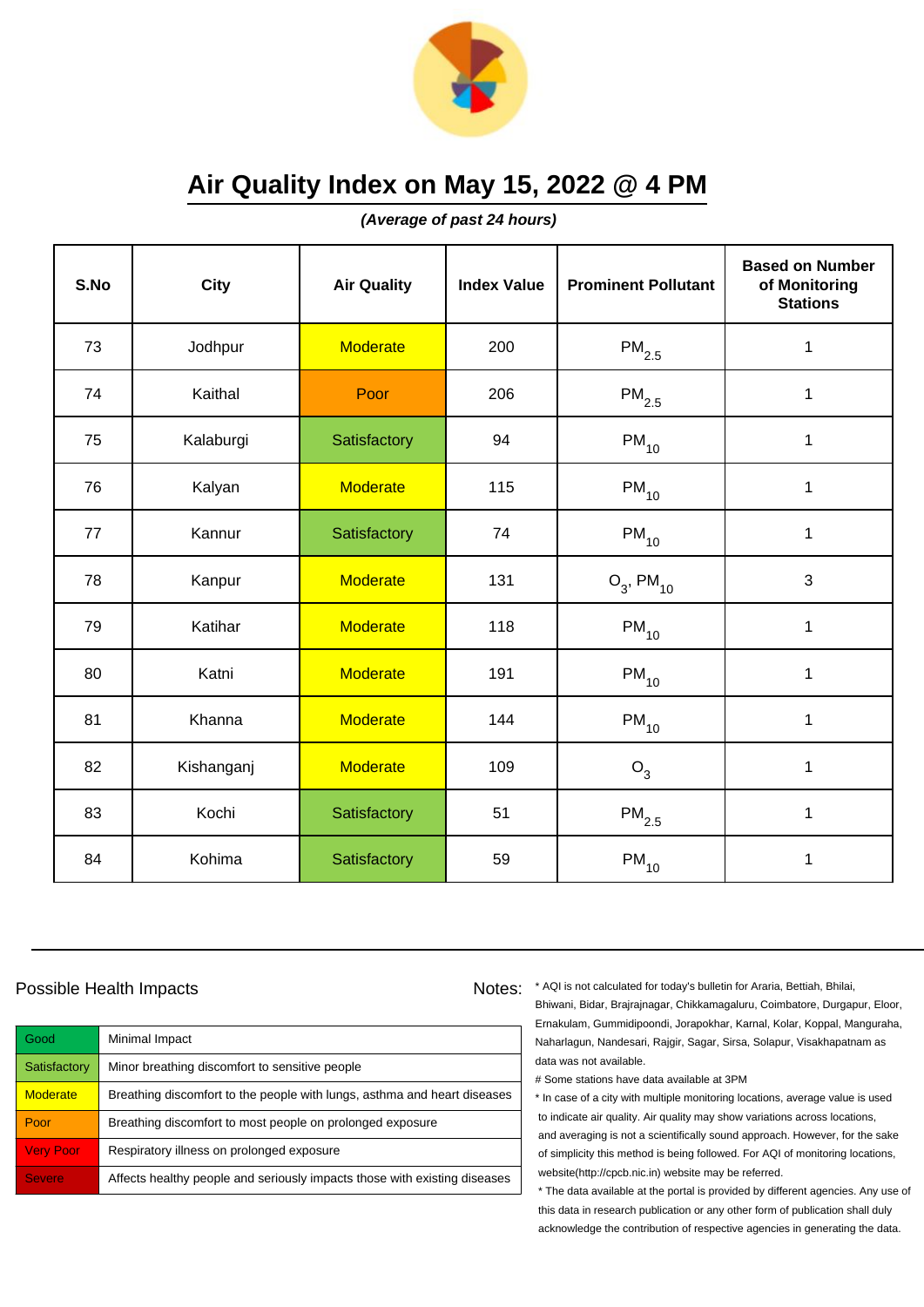

**(Average of past 24 hours)**

| S.No | City             | <b>Air Quality</b> | <b>Index Value</b> | <b>Prominent Pollutant</b>    | <b>Based on Number</b><br>of Monitoring<br><b>Stations</b> |
|------|------------------|--------------------|--------------------|-------------------------------|------------------------------------------------------------|
| 85   | Kolkata          | Satisfactory       | 52                 | $NO_2$ , $O_3$ , $PM_{10}$    | 6                                                          |
| 86   | Kollam           | Satisfactory       | 78                 | $PM_{10}$                     | 1                                                          |
| 87   | Kota             | <b>Moderate</b>    | 135                | $PM_{10}$                     | 1                                                          |
| 88   | Kozhikode        | Satisfactory       | 56                 | $PM_{10}$                     | 1                                                          |
| 89   | Kurukshetra      | Poor               | 293                | $PM_{2.5}$                    | $\mathbf 1$                                                |
| 90   | Lucknow          | <b>Moderate</b>    | 119                | $PM_{2.5}$ , PM <sub>10</sub> | 5                                                          |
| 91   | Ludhiana         | <b>Moderate</b>    | 148                | $PM_{10}$                     | 1                                                          |
| 92   | Madikeri         | Satisfactory       | 84                 | $PM_{10}$                     | 1                                                          |
| 93   | Maihar           | Good               | 33                 | $PM_{10}$                     | $\mathbf 1$                                                |
| 94   | Mandi Gobindgarh | Poor               | 256                | $PM_{2.5}$                    | 1                                                          |
| 95   | Mandideep        | Satisfactory       | 57                 | $PM_{10}$                     | 1                                                          |
| 96   | Mandikhera       | <b>Moderate</b>    | 114                | $\mathsf{PM}_{10}$            | 1                                                          |

#### Possible Health Impacts

| Good             | Minimal Impact                                                            |
|------------------|---------------------------------------------------------------------------|
| Satisfactory     | Minor breathing discomfort to sensitive people                            |
| <b>Moderate</b>  | Breathing discomfort to the people with lungs, asthma and heart diseases  |
| Poor             | Breathing discomfort to most people on prolonged exposure                 |
| <b>Very Poor</b> | Respiratory illness on prolonged exposure                                 |
| <b>Severe</b>    | Affects healthy people and seriously impacts those with existing diseases |

Notes: \* AQI is not calculated for today's bulletin for Araria, Bettiah, Bhilai, Bhiwani, Bidar, Brajrajnagar, Chikkamagaluru, Coimbatore, Durgapur, Eloor, Ernakulam, Gummidipoondi, Jorapokhar, Karnal, Kolar, Koppal, Manguraha, Naharlagun, Nandesari, Rajgir, Sagar, Sirsa, Solapur, Visakhapatnam as data was not available.

# Some stations have data available at 3PM

\* In case of a city with multiple monitoring locations, average value is used to indicate air quality. Air quality may show variations across locations, and averaging is not a scientifically sound approach. However, for the sake of simplicity this method is being followed. For AQI of monitoring locations, website(http://cpcb.nic.in) website may be referred.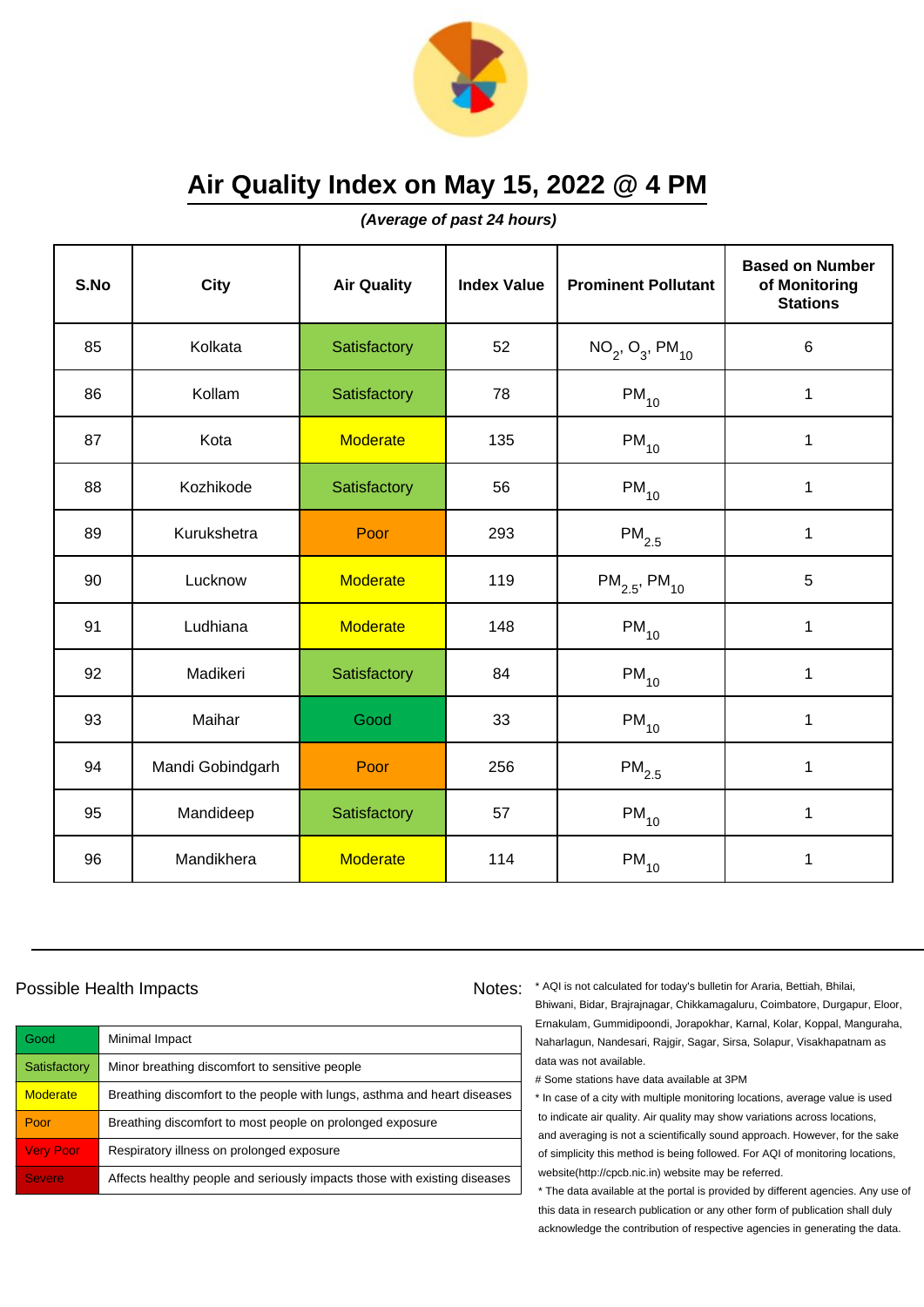

**(Average of past 24 hours)**

| S.No | City          | <b>Air Quality</b> | <b>Index Value</b> | <b>Prominent Pollutant</b>                     | <b>Based on Number</b><br>of Monitoring<br><b>Stations</b> |
|------|---------------|--------------------|--------------------|------------------------------------------------|------------------------------------------------------------|
| 97   | Manesar       | Poor               | 298                | $\mathsf{PM}_{2.5}$                            | 1                                                          |
| 98   | Manglore      | <b>Moderate</b>    | 110                | NO <sub>2</sub>                                | $\mathbf 1$                                                |
| 99   | Meerut        | Poor               | 231                | $PM_{10}$ , PM <sub>2.5</sub>                  | 3                                                          |
| 100  | Moradabad     | <b>Moderate</b>    | 157                | $O_3$ , PM <sub>10</sub>                       | 3                                                          |
| 101  | Motihari      | Satisfactory       | 86                 | $O_3$                                          | $\mathbf 1$                                                |
| 102  | Mumbai        | <b>Moderate</b>    | 118                | $PM_{2.5}$ , O <sub>3</sub> , PM <sub>10</sub> | 16                                                         |
| 103  | Munger        | <b>Moderate</b>    | 188                | $\mathsf{PM}_{2.5}$                            | $\mathbf{1}$                                               |
| 104  | Muzaffarnagar | Poor               | 217                | $PM_{10}$                                      | 1                                                          |
| 105  | Muzaffarpur   | Satisfactory       | 63                 | $\mathsf{PM}_{2.5}$                            | $\mathbf 1$                                                |
| 106  | Mysuru        | Good               | 42                 | $PM_{10}$                                      | 1                                                          |
| 107  | Nagpur        | <b>Moderate</b>    | 143                | $PM_{10}$                                      | 1                                                          |
| 108  | Narnaul       | <b>Moderate</b>    | 133                | $\mathsf{PM}_{10}$                             | 1                                                          |

### Possible Health Impacts

| Good             | Minimal Impact                                                            |
|------------------|---------------------------------------------------------------------------|
| Satisfactory     | Minor breathing discomfort to sensitive people                            |
| <b>Moderate</b>  | Breathing discomfort to the people with lungs, asthma and heart diseases  |
| Poor             | Breathing discomfort to most people on prolonged exposure                 |
| <b>Very Poor</b> | Respiratory illness on prolonged exposure                                 |
| <b>Severe</b>    | Affects healthy people and seriously impacts those with existing diseases |

Notes: \* AQI is not calculated for today's bulletin for Araria, Bettiah, Bhilai, Bhiwani, Bidar, Brajrajnagar, Chikkamagaluru, Coimbatore, Durgapur, Eloor, Ernakulam, Gummidipoondi, Jorapokhar, Karnal, Kolar, Koppal, Manguraha, Naharlagun, Nandesari, Rajgir, Sagar, Sirsa, Solapur, Visakhapatnam as data was not available.

# Some stations have data available at 3PM

\* In case of a city with multiple monitoring locations, average value is used to indicate air quality. Air quality may show variations across locations, and averaging is not a scientifically sound approach. However, for the sake of simplicity this method is being followed. For AQI of monitoring locations, website(http://cpcb.nic.in) website may be referred.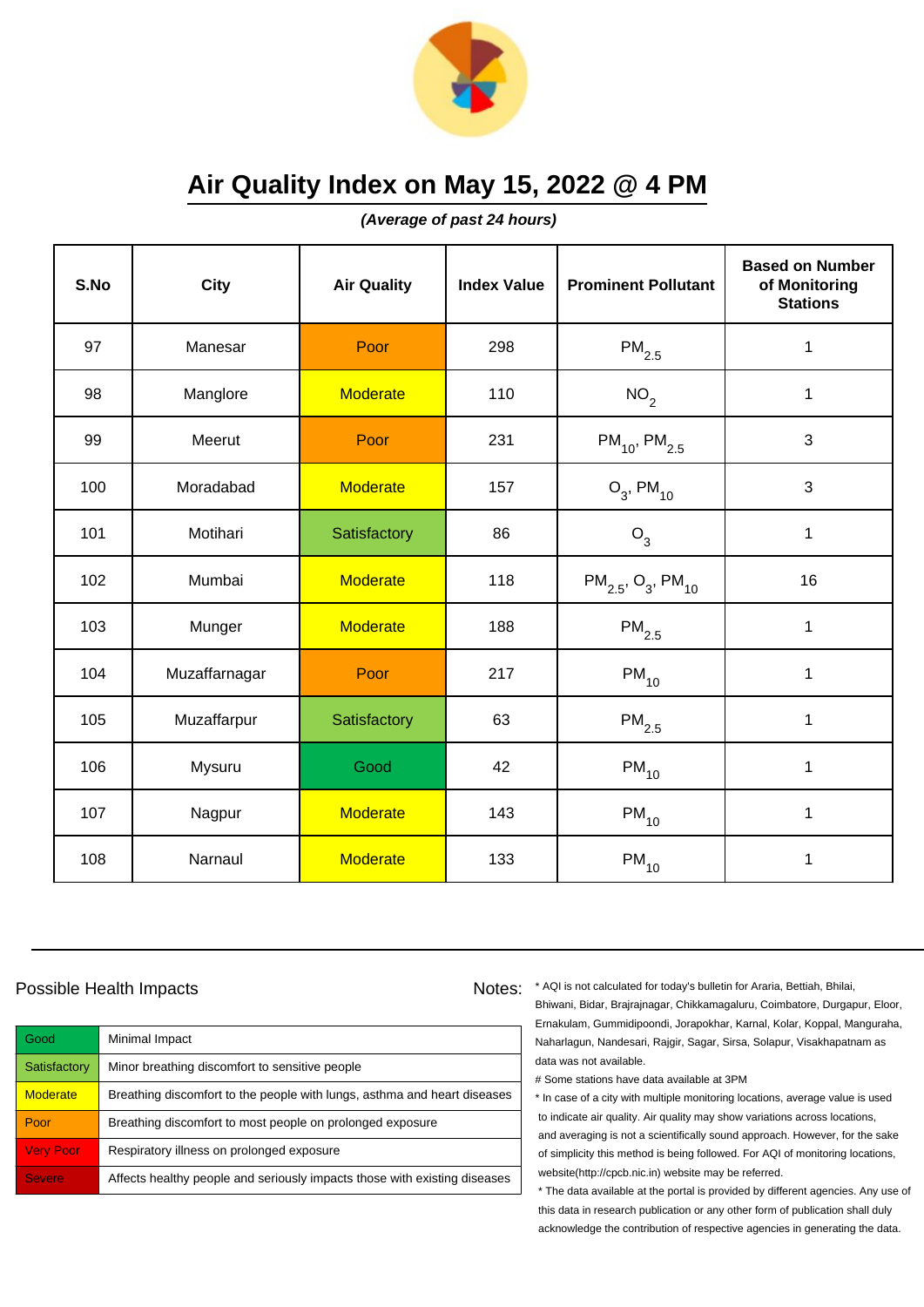

**(Average of past 24 hours)**

| S.No | City        | <b>Air Quality</b> | <b>Index Value</b> | <b>Prominent Pollutant</b>    | <b>Based on Number</b><br>of Monitoring<br><b>Stations</b> |
|------|-------------|--------------------|--------------------|-------------------------------|------------------------------------------------------------|
| 109  | Nashik      | Satisfactory       | 74                 | $PM_{10}$                     | $\mathbf 1$                                                |
| 110  | Navi Mumbai | <b>Moderate</b>    | 111                | $PM_{10}$ , CO                | 3                                                          |
| 111  | Noida       | Poor               | 275                | $PM_{10}$                     | $\overline{\mathbf{4}}$                                    |
| 112  | Pali        | <b>Moderate</b>    | 157                | $PM_{2.5}$                    | 1                                                          |
| 113  | Palwal      | <b>Moderate</b>    | 162                | $PM_{10}$                     | $\mathbf 1$                                                |
| 114  | Panchkula   | <b>Moderate</b>    | 166                | $\mathsf{PM}_{2.5}$           | $\mathbf 1$                                                |
| 115  | Panipat     | Poor               | 275                | $\mathsf{PM}_{2.5}$           | $\mathbf{1}$                                               |
| 116  | Patiala     | <b>Moderate</b>    | 154                | $O_3$                         | 1                                                          |
| 117  | Patna       | <b>Moderate</b>    | 130                | $PM_{2.5}$ , PM <sub>10</sub> | 6                                                          |
| 118  | Pithampur   | <b>Moderate</b>    | 108                | $PM_{10}$                     | $\mathbf 1$                                                |
| 119  | Prayagraj   | <b>Moderate</b>    | 111                | $PM_{10}$                     | 3                                                          |
| 120  | Puducherry  | Satisfactory       | 51                 | $O_3$                         | $\mathbf 1$                                                |

### Possible Health Impacts

| Good             | Minimal Impact                                                            |
|------------------|---------------------------------------------------------------------------|
| Satisfactory     | Minor breathing discomfort to sensitive people                            |
| <b>Moderate</b>  | Breathing discomfort to the people with lungs, asthma and heart diseases  |
| Poor             | Breathing discomfort to most people on prolonged exposure                 |
| <b>Very Poor</b> | Respiratory illness on prolonged exposure                                 |
| <b>Severe</b>    | Affects healthy people and seriously impacts those with existing diseases |

Notes: \* AQI is not calculated for today's bulletin for Araria, Bettiah, Bhilai, Bhiwani, Bidar, Brajrajnagar, Chikkamagaluru, Coimbatore, Durgapur, Eloor, Ernakulam, Gummidipoondi, Jorapokhar, Karnal, Kolar, Koppal, Manguraha, Naharlagun, Nandesari, Rajgir, Sagar, Sirsa, Solapur, Visakhapatnam as data was not available.

# Some stations have data available at 3PM

\* In case of a city with multiple monitoring locations, average value is used to indicate air quality. Air quality may show variations across locations, and averaging is not a scientifically sound approach. However, for the sake of simplicity this method is being followed. For AQI of monitoring locations, website(http://cpcb.nic.in) website may be referred.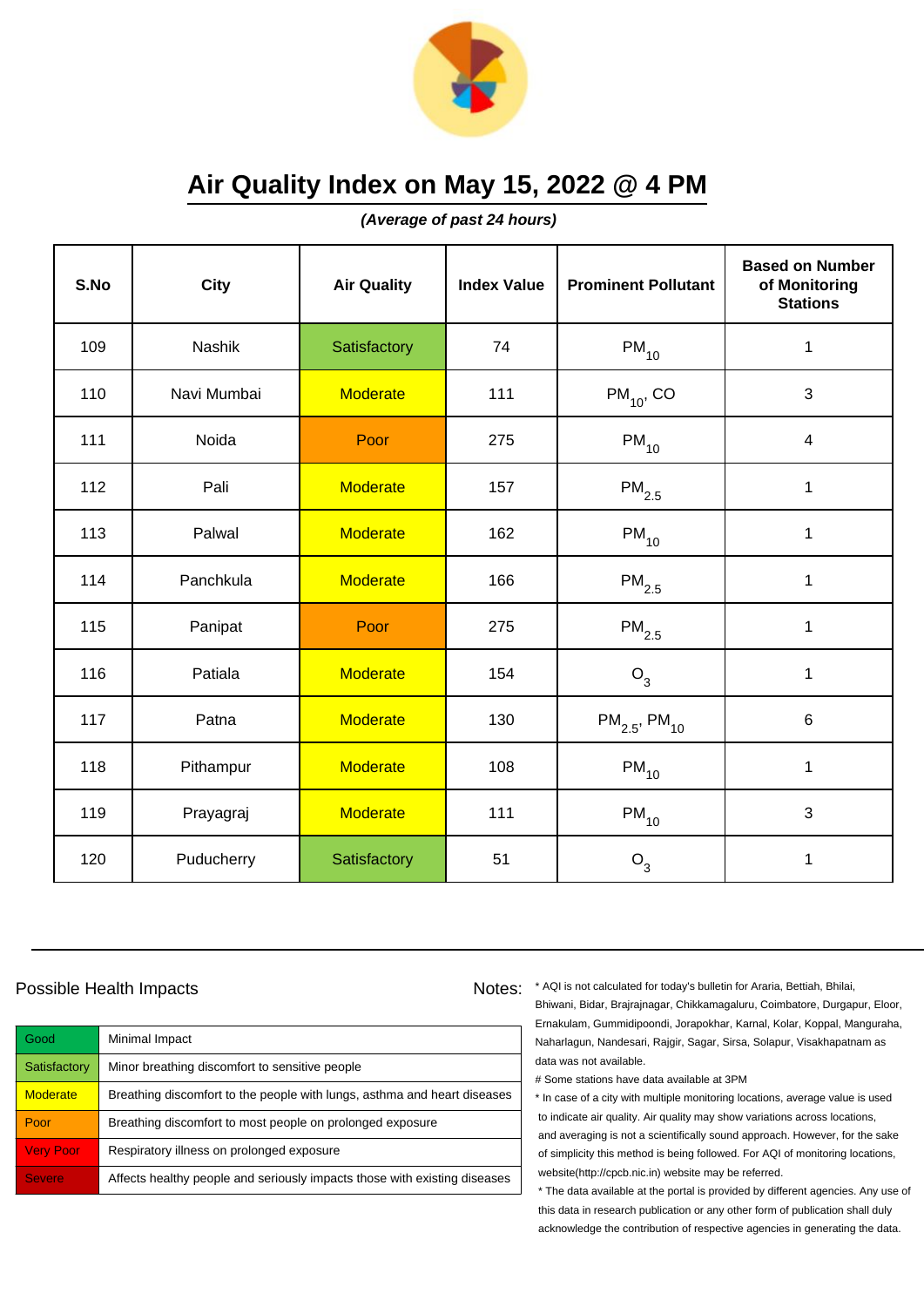

**(Average of past 24 hours)**

| S.No | City              | <b>Air Quality</b> | <b>Index Value</b> | <b>Prominent Pollutant</b>    | <b>Based on Number</b><br>of Monitoring<br><b>Stations</b> |
|------|-------------------|--------------------|--------------------|-------------------------------|------------------------------------------------------------|
| 121  | Pune              | <b>Moderate</b>    | 115                | $PM_{2.5}$ , PM <sub>10</sub> | $\overline{7}$                                             |
| 122  | Purnia            | <b>Moderate</b>    | 130                | $PM_{10}$                     | 1                                                          |
| 123  | Raichur           | <b>Moderate</b>    | 111                | $PM_{10}$                     | 1                                                          |
| 124  | Rajamahendravaram | Satisfactory       | 58                 | $PM_{10}$                     | 1                                                          |
| 125  | Ramanagara        | Satisfactory       | 54                 | $PM_{10}$                     | $\mathbf 1$                                                |
| 126  | Ratlam            | <b>Moderate</b>    | 142                | $PM_{10}$                     | 1                                                          |
| 127  | Rohtak            | <b>Moderate</b>    | 190                | $\mathsf{PM}_{2.5}$           | 1                                                          |
| 128  | Rupnagar          | <b>Moderate</b>    | 124                | $PM_{10}$                     | 1                                                          |
| 129  | Saharsa           | <b>Moderate</b>    | 153                | $PM_{10}$                     | $\mathbf{1}$                                               |
| 130  | Samastipur        | <b>Moderate</b>    | 126                | $PM_{10}$                     | $\mathbf{1}$                                               |
| 131  | Sasaram           | <b>Moderate</b>    | 179                | $O_3$                         | 1                                                          |
| 132  | Satna             | Satisfactory       | 86                 | $PM_{10}$                     | 1                                                          |

### Possible Health Impacts

| Good             | Minimal Impact                                                            |
|------------------|---------------------------------------------------------------------------|
| Satisfactory     | Minor breathing discomfort to sensitive people                            |
| <b>Moderate</b>  | Breathing discomfort to the people with lungs, asthma and heart diseases  |
| Poor             | Breathing discomfort to most people on prolonged exposure                 |
| <b>Very Poor</b> | Respiratory illness on prolonged exposure                                 |
| <b>Severe</b>    | Affects healthy people and seriously impacts those with existing diseases |

Notes: \* AQI is not calculated for today's bulletin for Araria, Bettiah, Bhilai, Bhiwani, Bidar, Brajrajnagar, Chikkamagaluru, Coimbatore, Durgapur, Eloor, Ernakulam, Gummidipoondi, Jorapokhar, Karnal, Kolar, Koppal, Manguraha, Naharlagun, Nandesari, Rajgir, Sagar, Sirsa, Solapur, Visakhapatnam as data was not available.

# Some stations have data available at 3PM

\* In case of a city with multiple monitoring locations, average value is used to indicate air quality. Air quality may show variations across locations, and averaging is not a scientifically sound approach. However, for the sake of simplicity this method is being followed. For AQI of monitoring locations, website(http://cpcb.nic.in) website may be referred.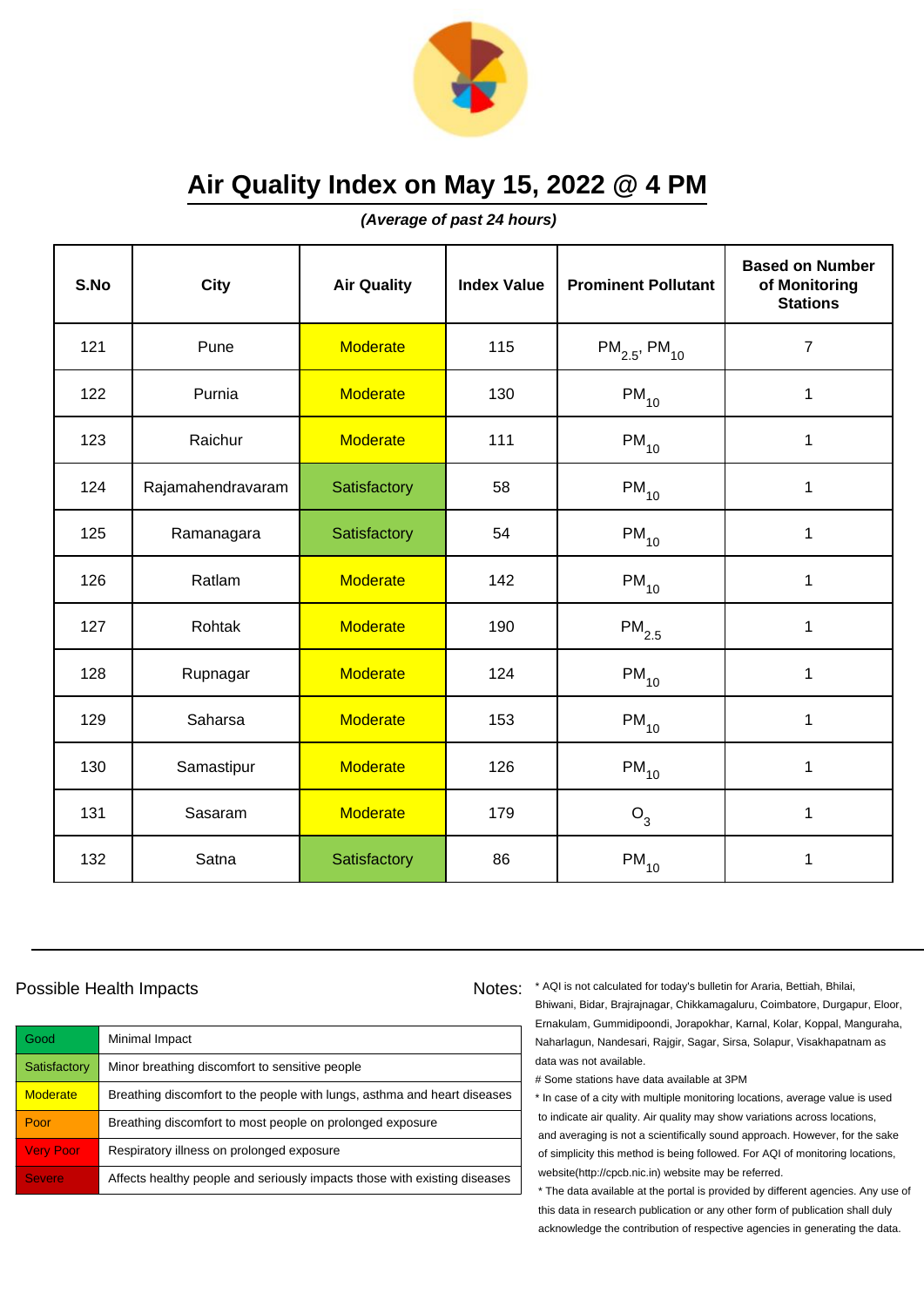

**(Average of past 24 hours)**

| S.No | <b>City</b>        | <b>Air Quality</b> | <b>Index Value</b> | <b>Prominent Pollutant</b> | <b>Based on Number</b><br>of Monitoring<br><b>Stations</b> |
|------|--------------------|--------------------|--------------------|----------------------------|------------------------------------------------------------|
| 133  | Shillong           | Good               | 46                 | NO <sub>2</sub>            | 1                                                          |
| 134  | Shivamogga         | Satisfactory       | 54                 | $PM_{10}$                  | $\mathbf 1$                                                |
| 135  | Siliguri           | Satisfactory       | 95                 | NO <sub>2</sub>            | 1                                                          |
| 136  | Singrauli          | Poor               | 291                | $PM_{10}$                  | 1                                                          |
| 137  | Siwan              | <b>Moderate</b>    | 185                | $PM_{10}$                  | $\mathbf 1$                                                |
| 138  | Sonipat            | Poor               | 249                | $PM_{10}$                  | $\mathbf 1$                                                |
| 139  | Srinagar           | Satisfactory       | 90                 | $\mathsf{PM}_{10}$         | 1                                                          |
| 140  | Talcher            | Good               | 42                 | $O_3$                      | $\mathbf{1}$                                               |
| 141  | Thane              | <b>Moderate</b>    | 158                | $PM_{10}$                  | $\mathbf{1}$                                               |
| 142  | Thiruvananthapuram | Good               | 29                 | CO                         | 1                                                          |
| 143  | Thoothukudi        | Good               | 36                 | $O_3$                      | $\mathbf{1}$                                               |
| 144  | Thrissur           | Good               | 36                 | CO                         | 1                                                          |

### Possible Health Impacts Notes: Notes:

Good Minimal Impact Satisfactory | Minor breathing discomfort to sensitive people Moderate **Breathing discomfort to the people with lungs**, asthma and heart diseases Poor Breathing discomfort to most people on prolonged exposure Very Poor Respiratory illness on prolonged exposure Severe **Affects healthy people and seriously impacts those with existing diseases** 

\* AQI is not calculated for today's bulletin for Araria, Bettiah, Bhilai, Bhiwani, Bidar, Brajrajnagar, Chikkamagaluru, Coimbatore, Durgapur, Eloor, Ernakulam, Gummidipoondi, Jorapokhar, Karnal, Kolar, Koppal, Manguraha, Naharlagun, Nandesari, Rajgir, Sagar, Sirsa, Solapur, Visakhapatnam as data was not available.

# Some stations have data available at 3PM

\* In case of a city with multiple monitoring locations, average value is used to indicate air quality. Air quality may show variations across locations, and averaging is not a scientifically sound approach. However, for the sake of simplicity this method is being followed. For AQI of monitoring locations, website(http://cpcb.nic.in) website may be referred.